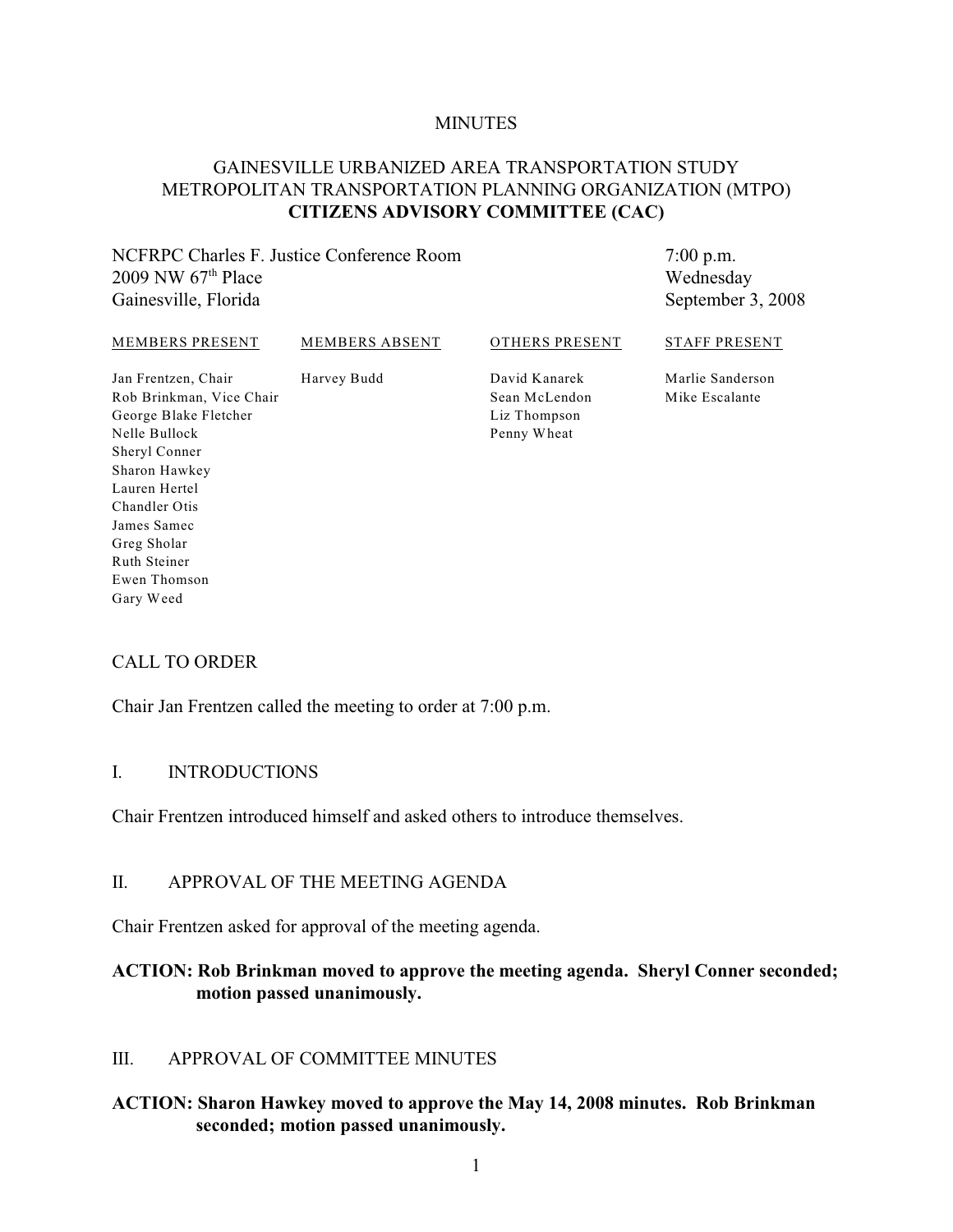# IV. CHAIRMAN'S REPORT

Mr. Marlie Sanderson, MTPO Director of Transportation Planning, announced that the next MTPO meeting is scheduled for September  $11<sup>th</sup>$  at 3:00 p.m. in the Jack Durrance Auditorium. He said that the CAC's next meeting is scheduled for October  $1<sup>st</sup>$ . He noted that there may be no need for the MTPO to meet but that Alachua County staff has requested that the CAC review the W 91<sup>st</sup> Street Resurfacing Project.

# **ACTION: Sharon Hawkey moved to meet on October 1<sup>st</sup>. Sheryl Conner seconded; motion passed unanimously.**

## V. DRAFT STRATEGIC INTERMODAL SYSTEM (SIS) 2035 COST FEASIBLE PLAN

Mr. Sanderson stated that Florida Department of Transportation (FDOT) staff has submitted the draft SIS 2035 Cost Feasible Plan for review and comment. He discussed the draft SIS 2035 Cost Feasible Plan and answered questions.

# **ACTION: Sheryl Conner moved recommend that the MTPO authorize the MTPO Chair to send a letter to the Florida Department of Transportation (FDOT) District 2 Secretary thanking FDOT for the opportunity to review the Draft** *Strategic Intermodal System (SIS) 2035 Cost Feasible Plan* **and stating that the MTPO does not have any review comments. Lauren Hertel seconded; motion passed unanimously.**

Mr. Sanderson noted that the presenters for agenda item VI. Alachua County Energy Conservation Strategies Commission (ECSC) were not present and therefore, agenda item VII. Proposed Alachua County Long Term Concurrency Management System (LTCMS) would be discussed.

## VII. PROPOSED ALACHUA COUNTY LONG TERM CONCURRENCY MANAGEMENT SYSTEM (LTCMS)

Mr. Sanderson stated that the MTPO requested a staff report on the consistency of the MTPO Livable Community Reinvestment Plan, the Alachua Countywide Vision and Conceptual Land Use Plan and Bus Rapid Transit Feasibility Study with the LTCMS. He discussed the report and answered some questions. He noted that agenda item VI. presenters had arrived and said, with the CAC's consensus, he would continue discussion of the LTCMS after agenda item VI.

## **It was a consensus of the CAC to discuss agenda item VI. Alachua County Energy Conservation Strategies Commission.**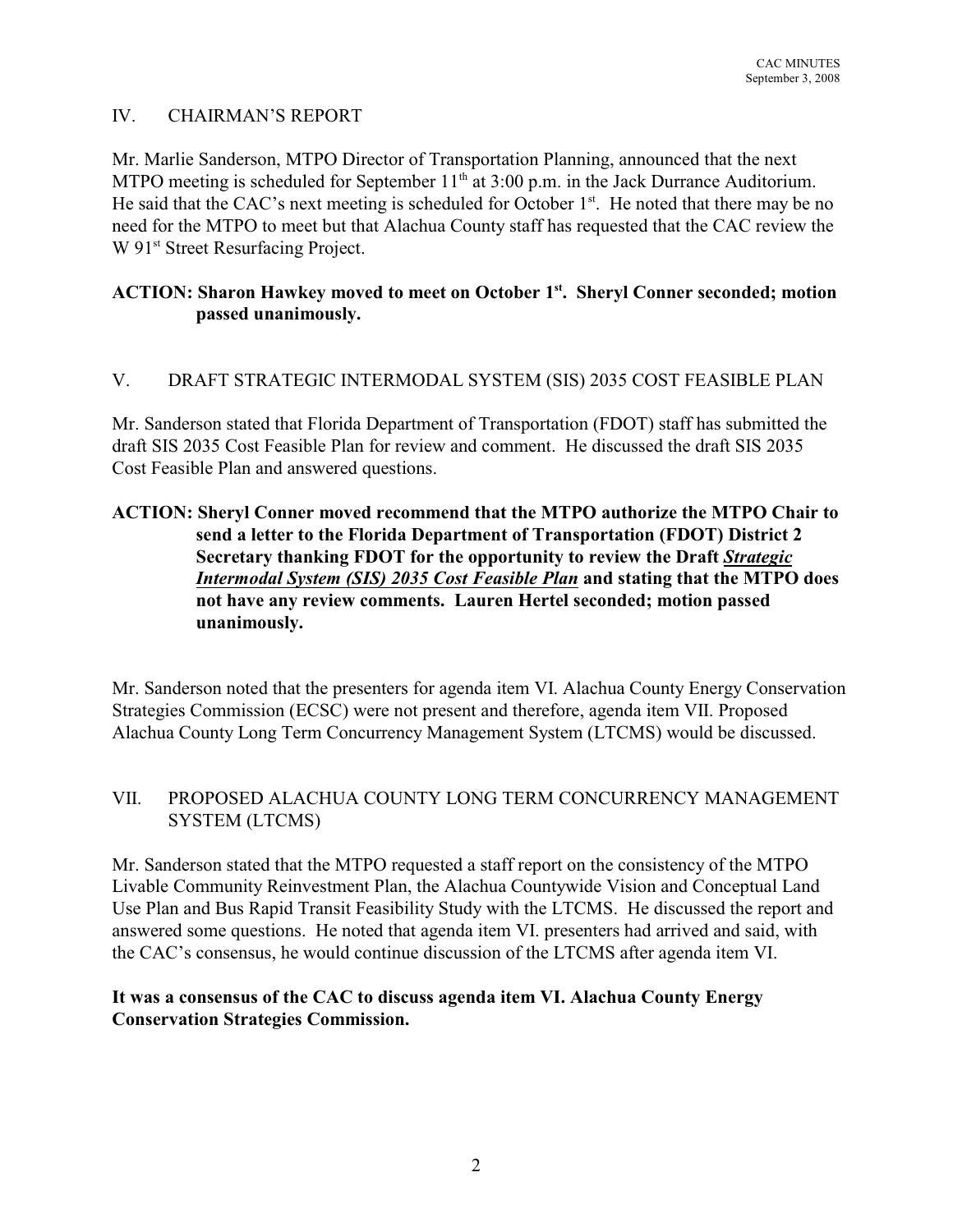#### VI. ALACHUA COUNTY ENERGY CONSERVATION STRATEGIES COMMISSION

Mr. Sanderson stated that the ECSC representatives are present to discuss its report. He noted that the Year 2035 Long Range Transportation Plan update would include a peak oil evaluation.

Ms. Penny Wheat, ECSC Chair, and Mr. Sean McLendon, Alachua County ECSC Liaison, discussed the ECSC Report and answered questions.

## VII. PROPOSED ALACHUA COUNTY LONG TERM CONCURRENCY MANAGEMENT SYSTEM (Continued)

Mr. Sanderson continued his discussion of the LTCMS consistency report and answered some questions. He reported the Bicycle/Pedestrian Advisory Board and staff recommendations.

**ACTION: Rob Brinkman moved to recommend that, since the MTPO will be updating its long range transportation plan and Alachua County will be preparing its Evaluation and Appraisal Report to update its Comprehensive Plan over the next two years, that the MTPO request that the Alachua County Board of County Commissioners work with the MTPO, during these plan update processes, to resolve inconsistencies between the** *Alachua County Comprehensive Plan***, including the proposed** *Concurrency Management System***, and the MTPO's** *Livable Community Reinvestment Plan***. Sheryl Conner seconded.**

#### **FRIENDLY AMENDMENT:**

**Ruth Steiner moved to include in the motion to ask the County to also work with the City of Gainesville and other adjacent communities to insure that transportation impacts are addressed. Both Rob Brinkman and Sheryl Coller accepted the amendment.**

#### **SUBSTITUTE ACTION:**

**Rob Brinkman move the recommend that, since the MTPO will be updating its long range transportation plan and Alachua County will be preparing its Evaluation and Appraisal Report to update its Comprehensive Plan over the next two years, that the MTPO request that the Alachua County Board of County Commissioners work with the MTPO, City of Gainesville and other adjacent communities to insure that transportation impacts are addressed during these plan update processes, in order to resolve inconsistencies between the** *Alachua County Comprehensive Plan***, including the proposed** *Concurrency Management System***, and the MTPO's** *Livable Community Reinvestment Plan* **with the inconsistencies resolved in favor of the MTPO's** *Livable Community Reinvestment Plan***. Sheryl Conner seconded; motion passed unanimously.**